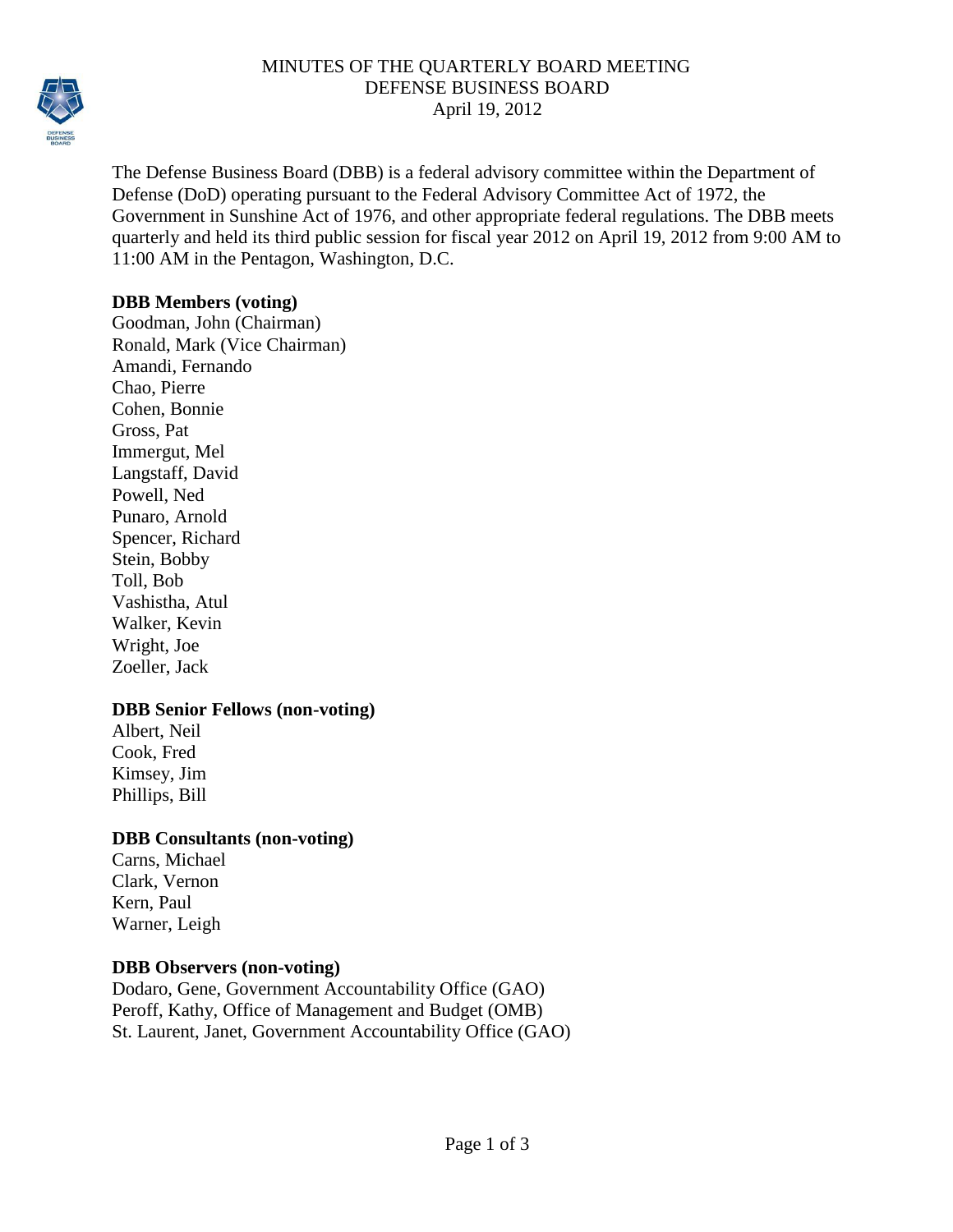### MINUTES OF THE QUARTERLY BOARD MEETING DEFENSE BUSINESS BOARD April 19, 2012



# **DBB Staff Support (non-voting)**

Ferguson, Phyllis, Director Bohn, Michael, Deputy Director Bisett, Chris, Staff Assistant Curran, Jack, COL, USA, Military Assistant Duffy, Debora, Staff Assistant Duffy, Matthew, CDR, USN, Military Assistant Keating, Kelsey, Program Analyst Lengel, Ed, Lt Col, USAF, Military Assistant McPhillips, Chris, LtCol, USMC, Military Assistant

#### **Public Session Attendees**

Gordon, Kristen, OSD Policy Guthridge, George, OSD AT&L Hansen, Ann, Defense Policy Board McTigue, Jr., James, GAO Meadows, Kate, LCDR, USN, OSD Public Affairs Mishury, Jordana, Inside the Pentagon Rooney, Jo Ann, USD(P&R) Stewart, James, Maj Gen, USAF, RFPB Tilghman, Andrew, Defense News Wilson, Lauren, Pace LLP Weisgerber, Marcus, Defense News

## **PUBLIC SESSION**

At 9:00 AM, Phyllis Ferguson, Designated Federal Official, opened the public session and introduced the members of the public.

## **Deliberation of Task Group Recommendations**

Mr. John Goodman, DBB Chairman, introduced Mr. Ned Powell, Task Group Chair for *Employing Our Veterans: Expediting Transition through Concurrent Credentialing.*

Mr. Powell introduced the participants serving on the Task Group study; Richard Spencer, who served as Vice Chair, Fernando Amandi, Madelyn Jennings, and Fred Cook. Mr. Powell described the terms of reference, assumptions, guiding principles, findings, observations, and draft recommendations. It was noted by Mr. Powell that OUSD(P&R) has efforts ongoing to assist uniformed Service members as they depart their military service and enter the job market and that the DBB study differed from those efforts in that the study seeks concurrent credentialing while Service members experience military training. Mr. Amandi assisted in answering a question regarding what some of the states are currently doing regarding credentialing. Mr. Spencer provided amplification on the impact to the Military Services. Mr. Powell presented four draft recommendations for a vote by the full Board. DBB Observers Ms. Kathy Peroff, Deputy Associate Director for National Security, OMB, and Gene Dodaro, Comptroller General, GAO, both commented that the study was aligned with similar but not duplicative studies inside their